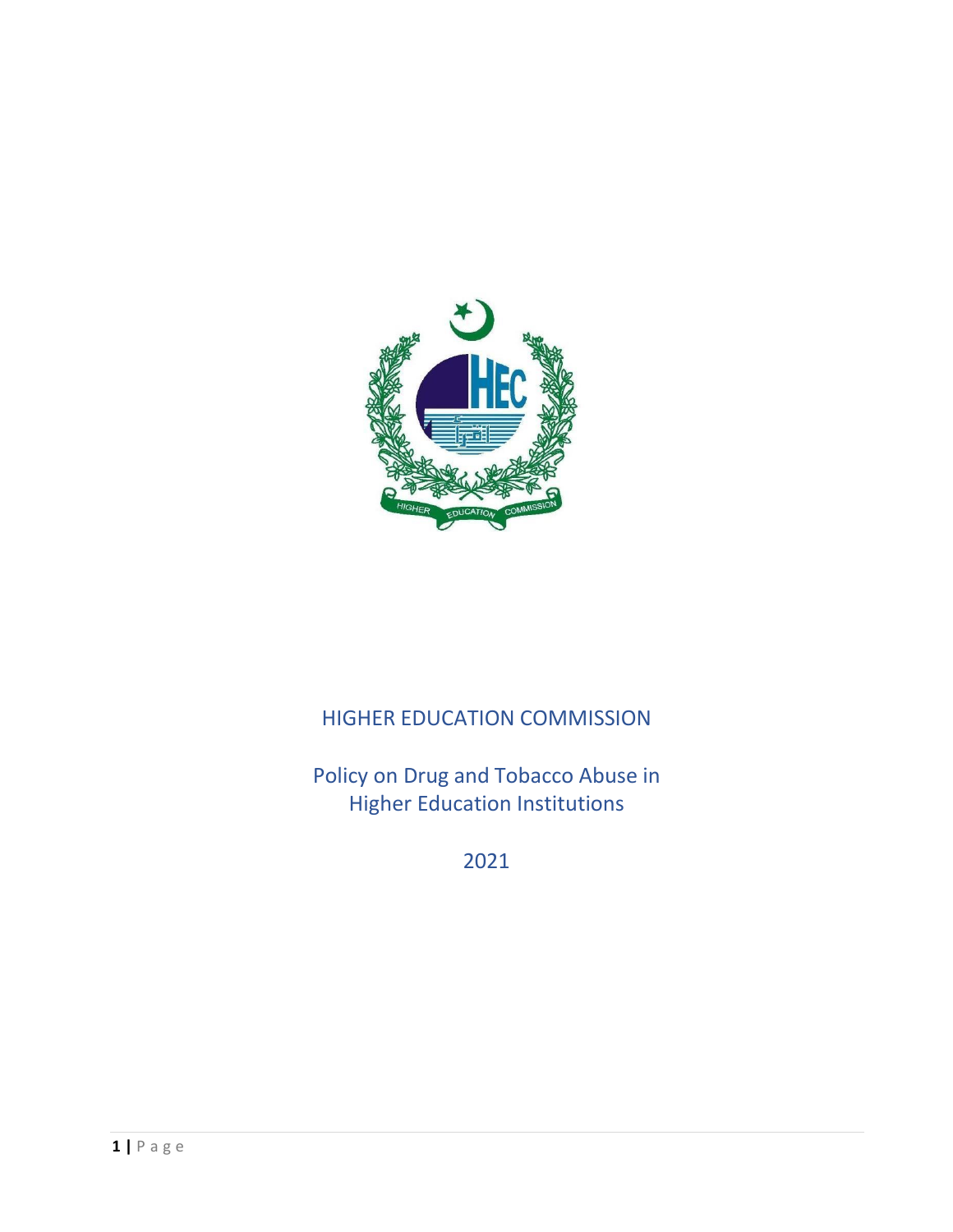# **Glossary of Terms and Abbreviations**

| <b>ADTC</b>              | Anti-Drug And Tobacco Committee constituted under Section 3 of this policy                                                                                                                                                                                                                                                                                                                             |
|--------------------------|--------------------------------------------------------------------------------------------------------------------------------------------------------------------------------------------------------------------------------------------------------------------------------------------------------------------------------------------------------------------------------------------------------|
| <b>ANF</b>               | <b>Anti-Narcotics Force</b>                                                                                                                                                                                                                                                                                                                                                                            |
| Drug(s)                  | This includes "narcotic drugs" as defined in the Control of Narcotics<br>Substances Act, 1997 as well as "psychotropic substance" listed in the<br>Schedule to the Act, pharmaceutical drugs, sedatives and tranquilizers<br>described in The Drugs Act, 1976 if used without a prescription or<br>authorization, and alcohol prohibited by The Prohibition (Enforcement of<br>Hadd) Order (4 of 1979) |
| Drug Abuse               | Possession, use or the sale or distribution of such drugs                                                                                                                                                                                                                                                                                                                                              |
| <b>Focal Person</b>      | The Focal Person appointed under Section 3 of this Policy                                                                                                                                                                                                                                                                                                                                              |
| <b>HEC</b>               | <b>Higher Education Commission</b>                                                                                                                                                                                                                                                                                                                                                                     |
| <b>HEI</b>               | <b>Higher Education Institute</b>                                                                                                                                                                                                                                                                                                                                                                      |
| <b>NGO</b>               | Non-governmental organization                                                                                                                                                                                                                                                                                                                                                                          |
| Smoking                  | Smoking shall have the same meaning as it does under the Prohibition of<br>Smoking and Protection of Non-Smokers Health Ordinance, 2002                                                                                                                                                                                                                                                                |
| Smoke free               | Smoke free shall mean the prohibition of smoking and other use of tobacco in<br>accordance with the provisions of the Prohibition of Smoking and Protection<br>of Non-Smokers Health Ordinance, 2002                                                                                                                                                                                                   |
| Anti-Tobacco Legislation | The 'Prohibition of Smoking and Protection of Non-Smokers Health<br>Ordinance, 2002,' or any other anti-tobacco legislation in the HEI's<br>jurisdiction, as applicable                                                                                                                                                                                                                                |
| <b>Illicit Smoking</b>   | Smoking in any form for the consumption of drug and is considered as drug<br>abuse.                                                                                                                                                                                                                                                                                                                    |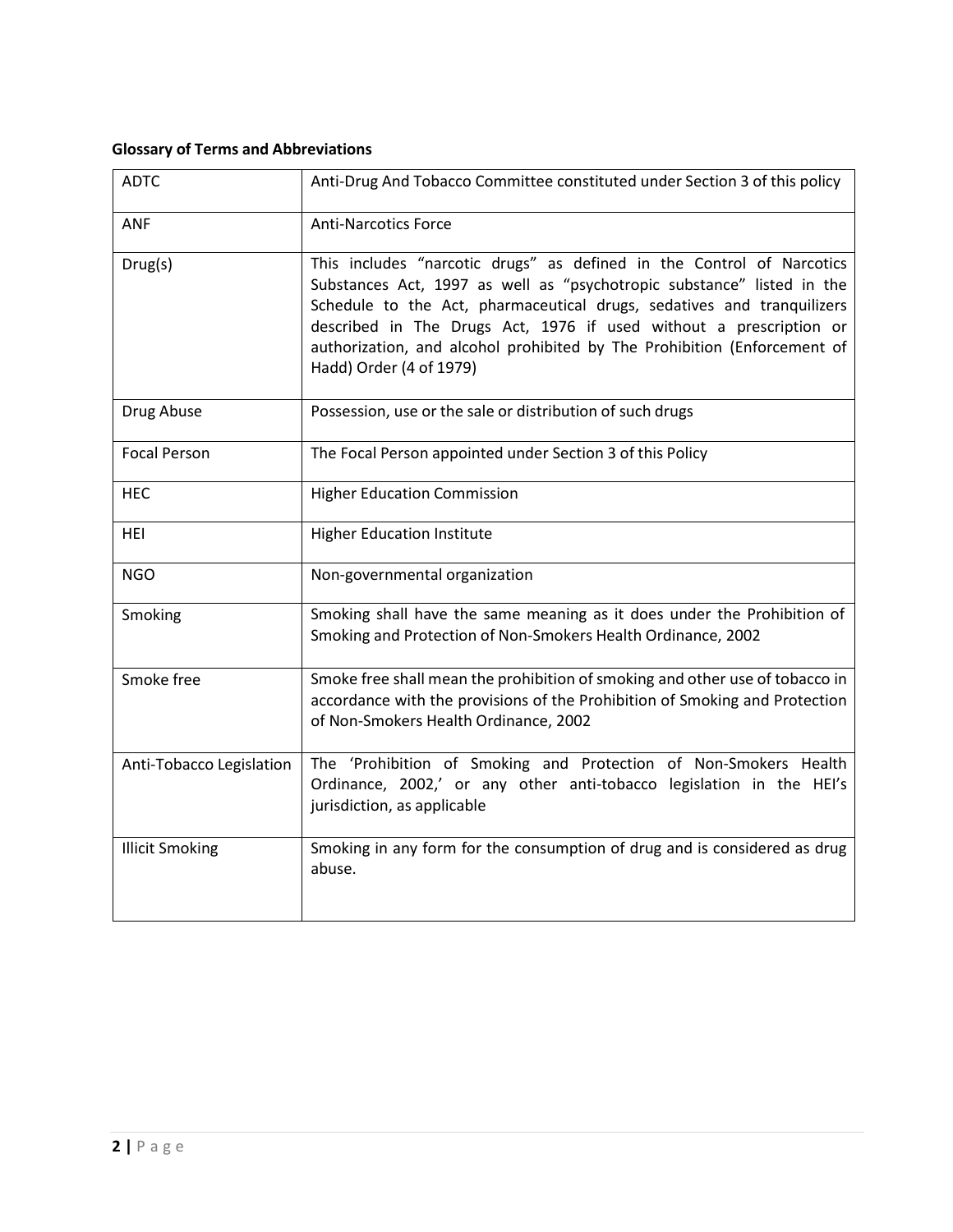#### **1. AIMS AND OBJECTIVES**

- 1.1. Drug abuse and smoking pose serious risks to human health and the social life of the community and have significant economic and environmental costs.
- 1.2. According to the United Nations Office of Drugs and Crime (UNODC)'s 2020 World Drug Report, in 2018, more than 35 million people suffered from the consequences of drug abuse. In fact, the number of drug users worldwide is on the rise with cannabis being the most commonly used drug.<sup>1</sup> Other commonly used drugs include alcohol, methamphetamine, heroin, amphetamine-type stimulus (ATS), cocaine, ecstasy, opium, poly drug (a combination of several drugs), pharmaceutical cocktails, tranquilizers and sedatives. Factors contributing towards drug abuse include easy access to drugs at low prices, rapidly changing social norms, existence and presence of drug dens and cartels, unemployment and economic distress, lack of awareness on drug abuse within the family and in educational institutions, mental healthproblems (such as anxiety, depression, anger, guilt, grief, low self-esteem, frustration, rejection etc.), curiosity/urge to experiment, influence of media portrayals, peer pressure, lack of support by parents, the family and the community. To address the problem, the Federal Government has passed various laws including the Control of Narcotics Substance Act, 1997 and the Drugs Act, 1976, which proscribes the possession and distribution of illicit drugs and alcohol with penalties for violations provided in the Code of Criminal Procedure up to and including capital punishment.
- 1.3. With respect to smoking, the World Health Organization documents that more than 8 million people die each year from tobacco use with 1.2 million of these deaths from passive smoking alone and many others facing tobacco-related health complications.<sup>2</sup> Accordingly, the Federal Government enacted the Prohibition of Smoking and Protection of Non-smokers Health Ordinance, 2002 (Ordinance No. LXXIV of 2002) to limit smoking at public places of work or use and in public service vehicles (except in designated areas) and to outlaw tobacco storage, sale, or distribution in the vicinity of educational institutions. Individuals and institutions who violate the law may face the penalty set out in sections 11 (a) and (b) of the Ordinance.
- 1.4. Like all other institutions, universities have a legal responsibility to implement all relevant national laws and policies and should join hands with all stakeholders including psychologists and psychiatrists, social workers, NGOs, and others to address the problem of unlawful drug and tobacco abuse.
- 1.5. To ensure that HEIs contribute to the reduction of drug abuse and smoking, this policy has been made pursuant to the powers granted to the HEC under the Higher Education Commission Ordinance, 2002. It is binding on all HEIs in the country, whether operating in the public or private sectors. Violations or failures to comply with the HEC's policies may lead to regulatory action being taken against noncompliant HEIs. The policy supplements national and provincial legislation on drug and tobacco use including the Drugs Act, 1976, the Control of Narcotics Substances Act XXV, 1997, the Drug Regulatory Act, 2012, and the Prohibition of Smoking in Enclosed Places and Protection of Non-smokers Health Ordinance, 2002 (Ordinance No. LXXIV of 2002)

<sup>1</sup> UNODC World Drug Report 2020[, https://www.unodc.org/unodc/press/releases/2020/June/media-advisory---global](https://www.unodc.org/unodc/press/releases/2020/June/media-advisory---global-launch-of-the-2020-world-drug-report.html)[launch-of-the-2020-world-drug-report.html.](https://www.unodc.org/unodc/press/releases/2020/June/media-advisory---global-launch-of-the-2020-world-drug-report.html)

<sup>2</sup> Tobacco, Key facts, World Health Organization, [https://www.who.int/news-room/fact](https://www.who.int/news-room/fact-sheets/detail/tobacco#%3A~%3Atext%3DTobacco%20kills%20more%20than%208%2C%2D%20and%20middle%2Dincome%20countries)[sheets/detail/tobacco#:~:text=Tobacco%20kills%20more%20than%208,%2D%20and%20middle%2Dincome%20count](https://www.who.int/news-room/fact-sheets/detail/tobacco#%3A~%3Atext%3DTobacco%20kills%20more%20than%208%2C%2D%20and%20middle%2Dincome%20countries) [ries.](https://www.who.int/news-room/fact-sheets/detail/tobacco#%3A~%3Atext%3DTobacco%20kills%20more%20than%208%2C%2D%20and%20middle%2Dincome%20countries)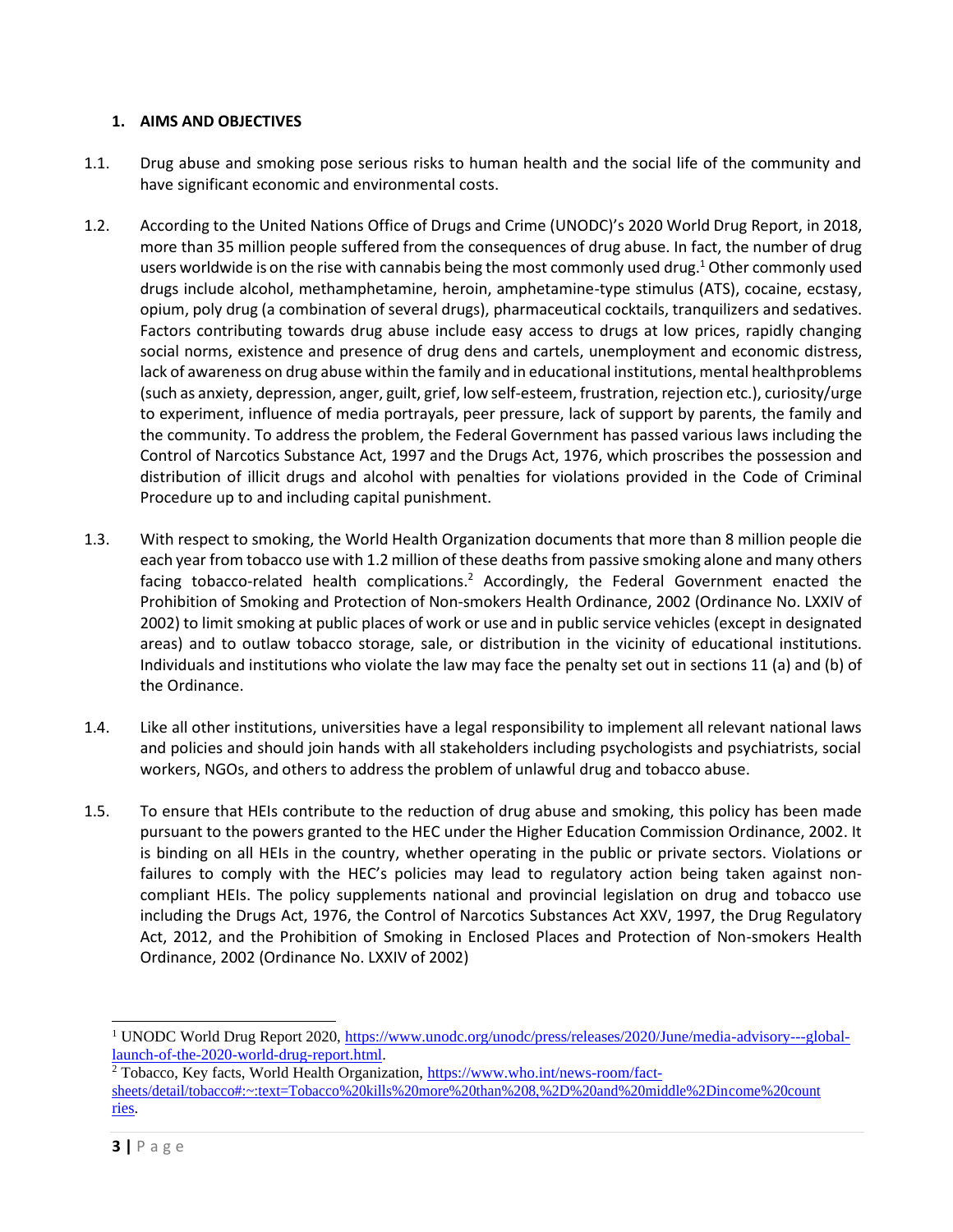## **2. SCOPE**

2.1. This policy covers all public and private sector HEIs and is applicable to students, faculty, staff and visitors (including individuals associated with outsourced services) in the premises of HEIs(campus, class rooms, hostels, play grounds, libraries, laboratories, cafeterias & transport etc.) $3$ 

### **3. ANTI-DRUG & TOBACCO COMMITTEE AND FOCAL PERSONS FOR DRUG AND TOBACCO ABUSE**

- 3.1. Anti-Drug & Tobacco Committee (ADTC): Each HEIsshall constitute an "Anti-Drug& Tobacco Committee" comprising of five members duly notified by the Vice Chancellor/Rector of the HEI. Any sub-campus of the HEI shall also establish its own sub-committee constituted on a similar pattern to perform similar duties.
- 3.2. Composition of the ADTC: The committee shall be headed by the senior most committee member and include:
	- a. Director Student Affairs or senior university officer / faculty designated as Chair of the accessibility committee.
	- b. two members from the faculty (one male and one female, both female in case of all women university)
	- c. at least one member from the student body as may be prescribed by the university
	- d. one representative of psychological wellbeing committee / university's medical center / planning & development department
	- e. one staff member deputed as secretary to the ADTC.

General Provisions for work of the ADTC:

- a. for the purpose of a meeting of the accessibility committee, three members shall constitute a quorum.
- b. in absence of the Chair, the senior most member shall act as Chair of the meeting.
- c. the Chair and the members shall hold office for the period of three years and shall in no case be eligible for re-appointment for more than one similar term.
- d. the Vice Chancellor shall appoint all members of the ADTC except theex-officio members and the representative of the student body
- 3.3. Roles and Responsibilities of the ADTC: The committee will be responsible for ensuring a drug free and smoke free environment in the HEI and to take measures to safeguard the interests of the students in the following ways:
	- i. by inquiring into, investigating and resolving any matter regarding the usage/consumption, sale and distribution illegal drugs in the HEI;
	- ii. by inquiring into, investigating and resolving any matter regarding the violation of Anti-Tobacco Legislation at the HEI;
	- iii. by coordinating with and connecting students to rehabilitative services including counselling, medical care and helplines when needed;

\_\_\_\_\_\_\_\_\_\_\_\_\_\_\_\_\_\_\_\_\_\_\_\_

<sup>&</sup>lt;sup>3</sup> Each university may develop its own regulations for application of the policy on campus residential areas.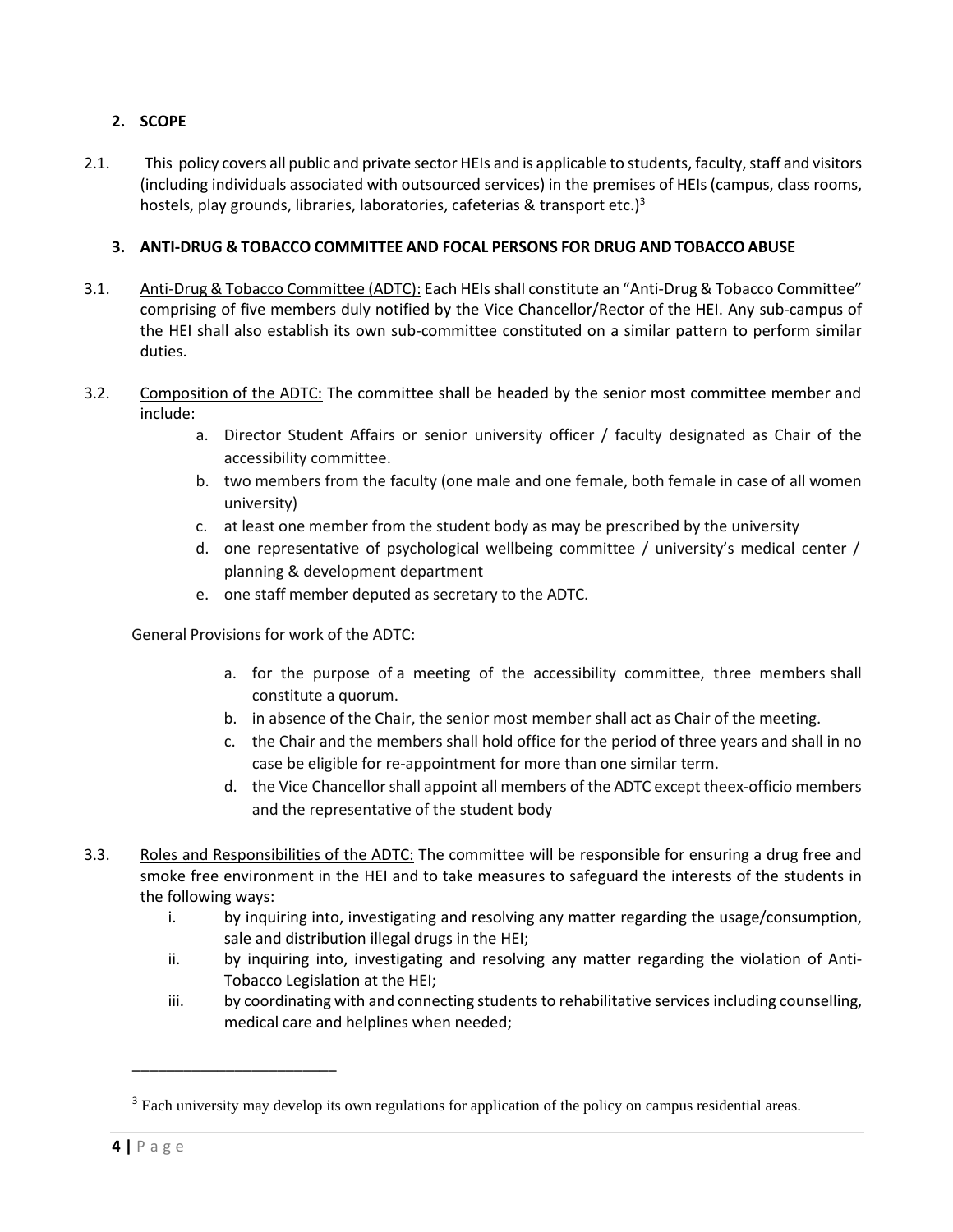- iv. by raising awareness on the prevalence, problems and persistence of drug abuse andtobacco consumption;
- v. by providing advice to HEIs regarding the implementation of this policy and relevant legislation; and
- vi. by ensuring effective coordination with all relevant stakeholders inside and outside the HEI.
- vii. maintain close liaison with hostel wardensforimplementation of this policy and mayrelocate the reasonably suspected student for drug abuse or found addicted student.
- viii. By taking any other appropriate measures including but not limited to testing of an accused from any authorized laboratory
- 3.4. Focal Person for Drug and Tobacco Abuse: The member of the ADTC who is from the HEI's administration shall be appointed a Focal Person for matters related to Drug Abuse and unlawful tobacco consumption. The Focal Person will act as a liaison for the members of the HEI to the ADTC. If a student, staff, or faculty member feels that he or she needs medical and/or mental health assistance and counselling or would like to report Drug Abuse or smoking, the student, faculty or staff member may reach out to the Focal Person who will connect the individual to the services requested or refer the matter to the ADTC to begin an inquiry as the case may be.

#### **4. EFFORTS TO PREVENT DRUG AND TOBACCO ABUSE**

- 4.1. HEIs must undertake efforts to prevent drug abuse, smoking and illicit smoking. This section lists actions that HEIsmust take as facilitated by the ADTC and the Focal Person.
- 4.2. Awareness raising against drug abuse and tobacco consumption:
	- i. Drug abuse: Possession, use, distribution and sale of drugs is prohibited in Pakistan. Each HEI must ensure that students, staff and faculty are aware of the legal and disciplinary penalties for drug possession, distribution and sale.
	- ii. Smoking: HEIs must display labels in accordance with the prohibition of smoking under Anti-Tobacco Legislation. Additionally, all students should be made aware of the adverse effects of smoking on health.
- 4.3. Awareness raising strategies: In order to create and promote awareness and to educate people about the negative effects of drug and tobacco use and its prohibition, HEIs, through the ADTC, shall take the following measures:
	- i. All newly admitted students and newly appointed faculty/staff members shall attend a mandatory hour-long orientation session, arranged by the HEI. The session shall make them aware of this policy and the hazards of drug abuse and smoking.
	- ii. An undertaking in the form set forth in Annex-A&B shall be signed by all existing and newly recruited/admitted faculty, staff members, and students, and shall be submitted to the relevant office of the university.
	- iii. The HEI shall distribute drug and tobacco awareness material through student handbooks and pamphlets, including in the admissions materials (for awareness of both parents and students), incorporating details about the HEC policy (as well as its web link). This may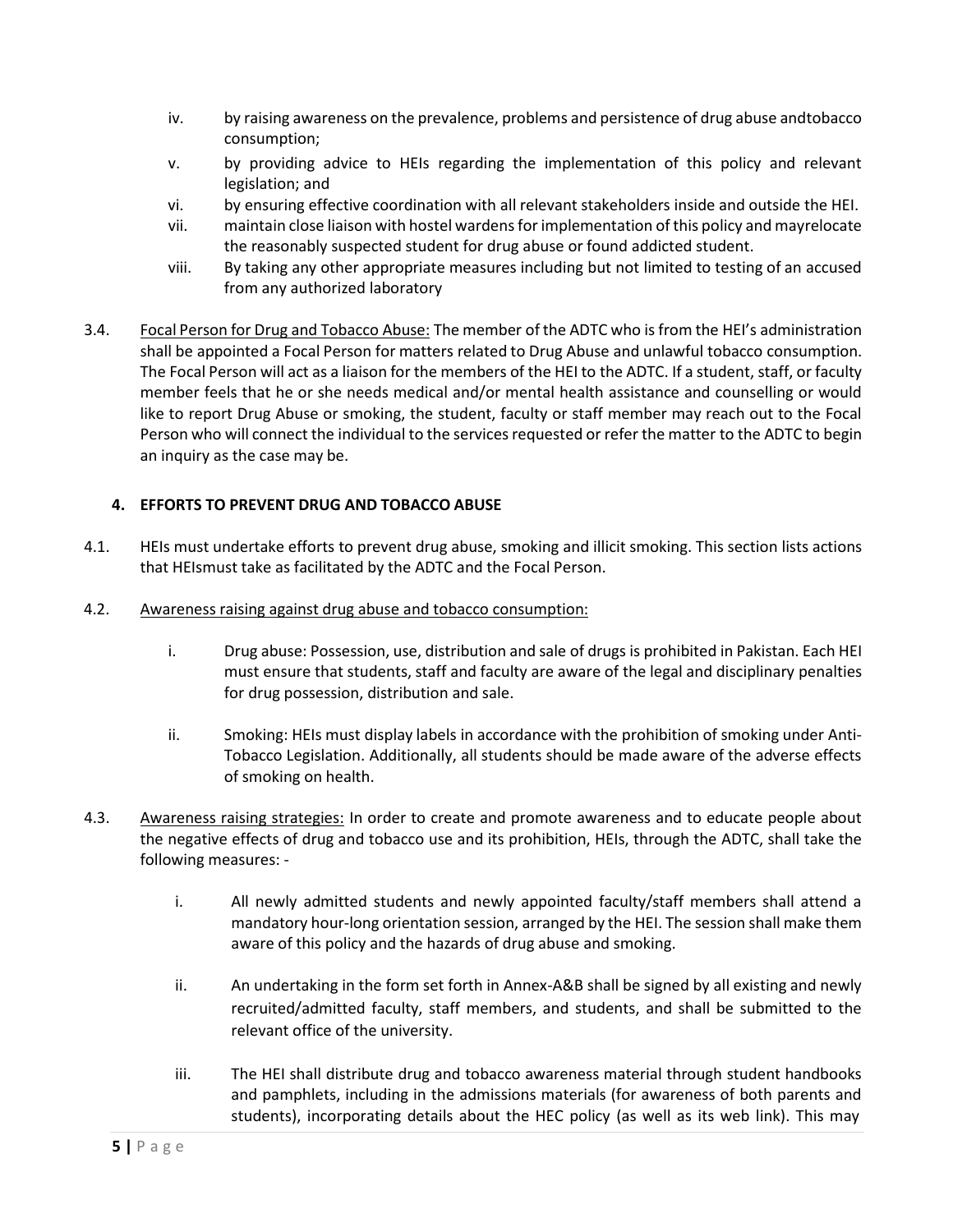include graphical images/pictorial illustrations of the adverse health effects of drug and tobacco consumption.

- iv. The relevant warnings under this policy as well provisions related to punishments for violations shall be displayed on the notice board of each department in the HEIs.
- v. Awareness raising campaigns throughout the academic year including seminars, walks, workshops, and lectures shall be arranged in collaboration with ANF, NGOs, and professionals from reputable rehabilitation centers. Events may be organized if the HEI is in session in connection with the 'International Drug Abuse Day' (June 26<sup>th</sup>) and 'World No Tobacco Day' (May  $31<sup>st</sup>$ ).
- vi. To create awareness against drugs abuse and smoking and strengthen prevention interventions, HEC in collaboration with national and international entities will develop and offer self-paced E-Course through National Academy of Higher Education that will be mandatory for all students (before completion of the degree), faculty and administrative staff during one year of launch of this policy.
- vii. Any other programs the ADTC may determine appropriate from time to time.
- 4.4. Activities and programs: Students must be encouraged to participate in a diverse array of programs as healthy engagements that may prevent any inclination toward smoking or Drug Abuse. These include (but are not limited to):
	- i. extra and co-curricular activities on campus such as theater, dramatics etc.
	- ii. community service including plantation, distribution of food amongst the disadvantaged, volunteer work at old/shelter homes (the HEI may require community engagement & service hours at the undergraduate level);
	- iii. fitness, exercise, sports and athletic activities;
	- iv. Students, faculty and administrative staff of the university who have volunteered and worked extraordinarily for implementation of this policy shall be publicly acknowledged and conferred upon the certificate of appreciation on 'International Drug Abuse Day' (June  $26<sup>th</sup>$ ) and/or 'World No Tobacco Day' (May  $31<sup>st</sup>$ ) annually;
	- v. hosting and monitoring of recreational events by HEIs to provide an avenue to bring together students without drug and tobacco use; and
	- vi. any other program the ADTC may determine from time to time.
- 4.5. Engaging student clubs, organizations and societies and collaboration with other organizations: Student societies can additionally be engaged by the HEI in awareness raising activities. HEIs can collaborate with various governmental/non-governmental organizations, effectively working for the cause to eradicate drug abuse and discourage tobacco consumption. Through these liaisons, the students can also be provided with an opportunity to volunteer and facilitate ADTC's workings.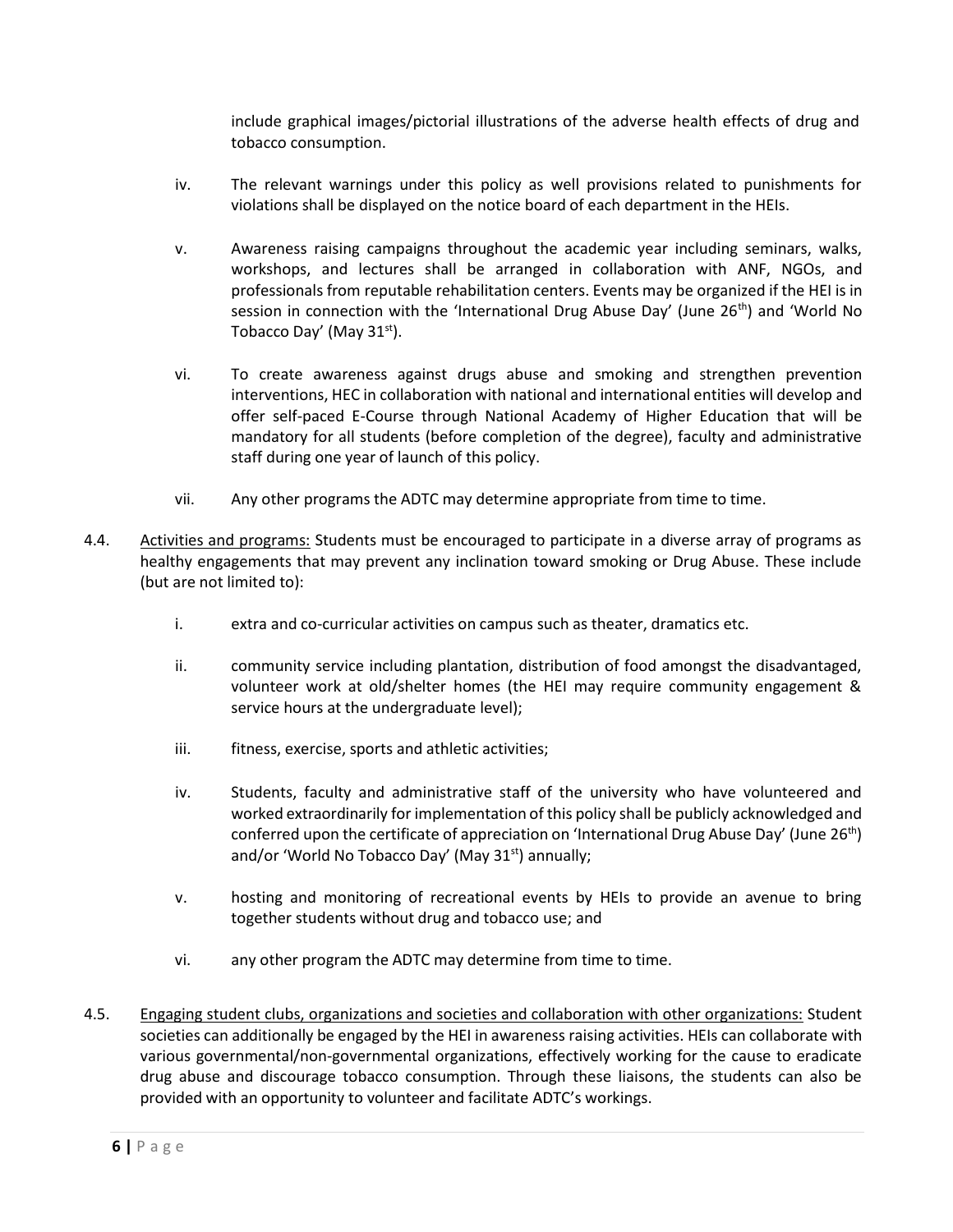#### **5. SUPPORT FOR MEMBERS OF HEIs DEALING WITH DRUG AND/OR TOBACCO ADDICTION/DEPENDENCE**

- 5.1. HEIs should ensure that students, faculty, and staff facing drug and/or tobacco addiction/dependence are provided with adequate support. This section lists some of the support HEIs must provide. HEIs are encouraged to provide additional support as they choose.
- 5.2. On campus counsellor/psychologist/psychiatrist: A counsellor, psychologist, or psychiatrist available at the HEI shall help students, staff and faculty members by guiding them through any problems or issues such as peer pressure and demotivation which often lead to drug and tobacco consumption. Any student suffering from any mental health issues, such as anxiety, depression, or post-traumatic stress disorder may also seek assistance of the trained professional. If the student requires further assistance, the counsellor/psychologist/psychiatrist may refer the student to rehabilitative services. For this purpose, the HEI shall maintain a list of such services.
- 5.3. Coordination with Parents: In case a student's parents have been notified pursuant to the provisions of Section 7.2 or Section 7.3 of this policy, the HEI shall endeavor to coordinate with the parents of such students for purposes of helping the students with rehabilitation and facilitating their return to their studies in case of any gap.
- 5.4. Helpline: All HEIs shall establish a helpline that students, faculty and staff can call whenever they face a mental health issue or a situation in which they may have been tempted to use drugs or tobacco. This helpline will be staffed by a trained counsellor and a team of trained volunteers. Volunteers may include student, faculty, or staff. The helpline may refer students to the on-campus counsellor/psychologist/psychiatrist, rehabilitative services, the ADTC or the relevant Focal Person.
- 5.5. De-stigmatization of the affected students and university members: Because students, faculty and staff using drugs may need significant medical and psychological assistance, all those who seek support for drug or tobacco dependence and addiction from the Focal Persons, counsellors/psychologists/psychiatrists and the helpline will receive counselling on a confidential basis. Provided that, in the event that a student requires medical attention for drug use the HEI shall promptly inform the student's parents of the matter and coordinate with them to assure the best care for the student.

#### **6. COMPLAINT PROCEDURE**

- 6.1. Regular inspection/monitoring: Campus security shall undertake frequent and random visits to the cafeterias, canteens, tuck shops, and other such places susceptible to the sale, usage and distribution of drugs/tobacco and stop any suspicious and illicit activity occurring in contravention of this policy and relevant legislation.
- 6.2. Training programs: Staff and faculty may receive training aimed at understanding behavior indicative of drug abuse so that they may refer such matters to the Focal Person in order to protect the health of the students.
- 6.3. Complaint: Any person associated with the HEI including (but not limited to) the student, faculty member, non-teaching staff, administrative staff, or a visitor may submit a complaint in writing to the Vice Chancellor, stating that any person has engaged in drug abuse, illicit smoking, or the unlawful sale or distribution of drugs/tobacco at the HEI. The identity of the whistle blower/complainant shall be kept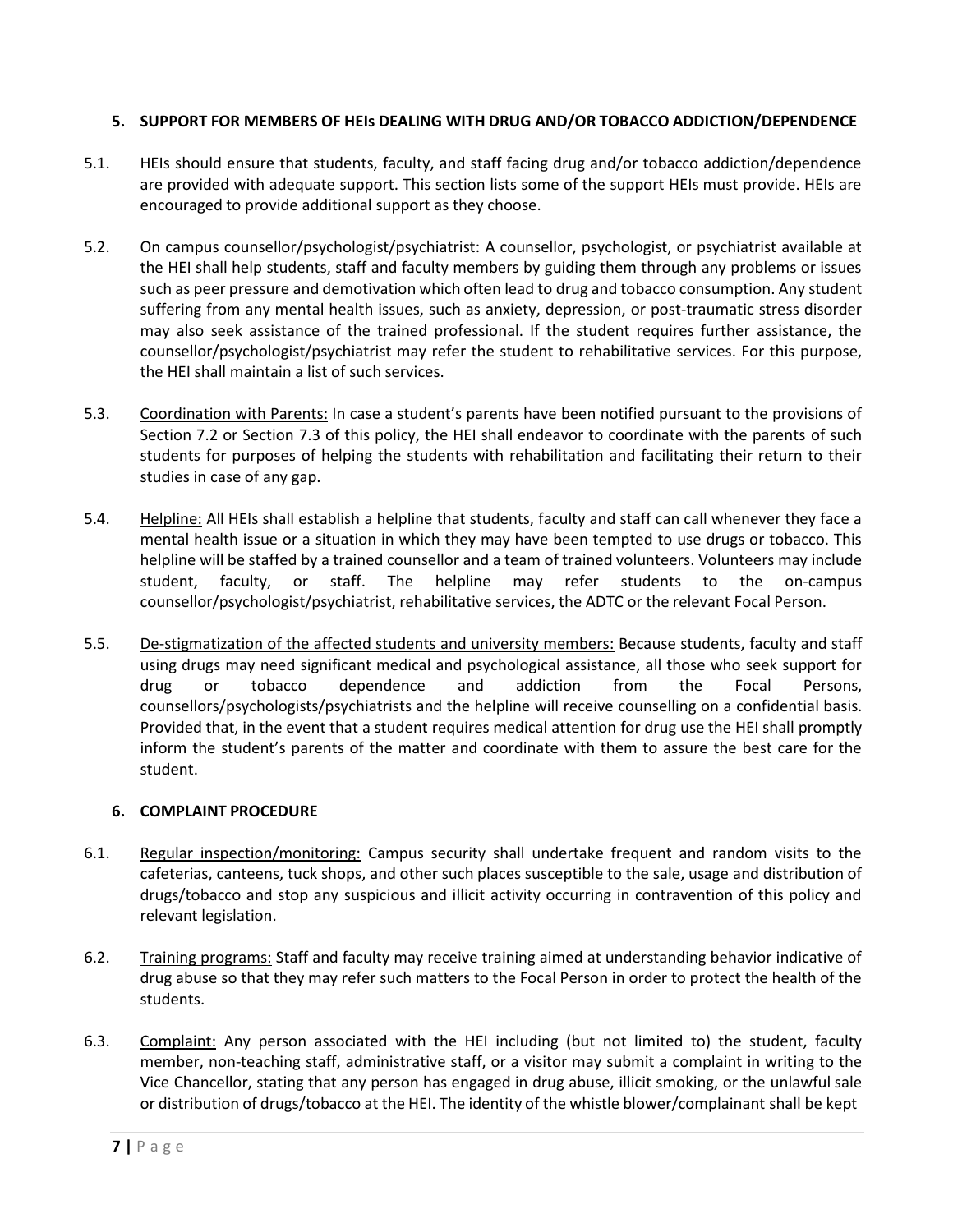confidential. The Vice Chancellor will forward the complaint to the committee without revealing the identity of the whistle blower. The Focal Person shall maintain a proper record of all complaints.

- 6.4. Initial Scrutiny: Each complaint shall be assessed based on shared information. Complaints substantive in nature and associated with sufficient supporting documents/evidence shall be considered for further investigation by the ADTC.
- 6.5. Investigation: The ADTC shall investigate all non-frivolous complaints before making its decision through the following process:
	- i. Initiation of an inquiry.
	- ii. The body of facts or information (evidence) that the ADTC uses could be:
		- Eye witness evidence
		- Physical evidence individual found in possession of any illegal substance, individual found intoxicated (proven by a drug test) or individual caught distributing any illegal drugs or tobacco on campus
		- Video recording of the security cameras
	- iii. A personal hearing/s with the accused prior to any checking.
	- iv. Random testing/checking of possessions/individuals by campus security on the recommendation of a committee member.
- 6.6. Decision: All complaints shall be decided by the ADTC within one month of their receipt and the ADTC's recommendation shall be communicated to the concerned in writing. The HEI may assign penalties as detailed in section 7 of this policy.
- 6.7. Appeal: An appeal to the decision may be made by the aggrieved within seven working days of the receipt of the decision to the Vice Chancellor / Rector, who shall review the recommendations of the ADTC and uphold, minimize, or revert the decision made by the committee within seven working days. The decision taken by the Vice Chancellor / Rector shall be final.
- 6.8. False Complaint: In the event that the ADTC determines that a false allegation was made in the complaint with mala fide intent, it may send its findings to the Vice Chancellor / Rector and recommend the Vice Chancellor / Rector take disciplinary action against the complainant.

### **7. PENALTIES**

- 7.1. To discourage drug abuse and smoking, the HEI may impose the penalties detailed below.
- 7.2. Drug Abuse: For drug-related violations, the HEI may, on recommendation by the ADTC, take disciplinary action against students, staff, faculty, and visitors in the following way:
	- i. For first time offenders in case of minor infractions, the ADTC may refer the offender to the in-house counsellor/psychologist/psychiatrist to undergo medical and mental health treatment. This referral must be in writing and require the completion of the counselling or rehabilitative program within a set period.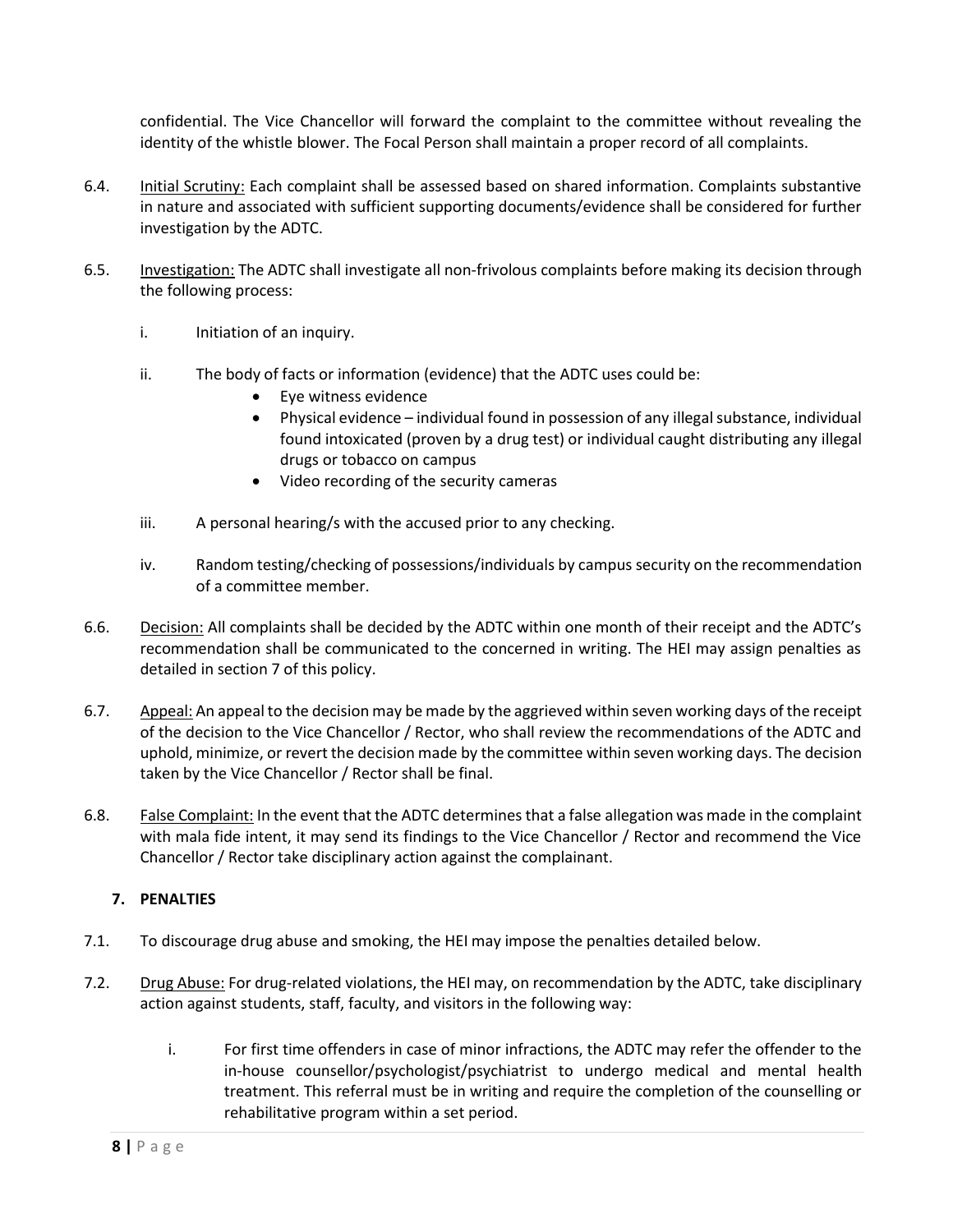- ii. In the event of a significant violation and/or repeated violations of this policy, the ADTC may recommend that the HEI issue a warning and ultimately suspend or expel the offender (and in case of students, notify the student's parents). Further, the HEI would have to comply with any reporting requirements under any applicable law.
- iii. If a student, faculty, or staff member is involved in the distribution or sale of illicit drugs, the HEI shall report the violation to the appropriate authorities including law enforcement agencies.
- iv. In the event a visitor is found on the premises engaging in any drug-related offense, campus security shall immediately report the violation to the appropriate authorities including law enforcement agencies.
- 7.3. Smoking: For smoking-related violations, the HEI may, on recommendation by the ADTC, impose the following penalties:
	- i. For a first violation, the ADTC may recommend the HEI issue a warning letter and a notice of displeasure;
	- ii. For a second violation, the ADTC may recommend suspension of the student for one week or more from the premises of the HEI with parental notification for students and disciplinary action for faculty and staff as per the HEI's regulations;
	- iii. For a third violation or more, the ADTC may recommend a longer suspension depending on the severity of the violation and further disciplinary action for faculty and staff as per HEI's regulations;
	- iv. In case any visitor is found smoking in the HEI's premises, the visitor shall be fined Rs. 1,000 by the HEI, and any further necessary action shall be taken in accordance with the Anti-Tobacco Legislation.
	- v. In case of any unlawful sale or distribution of tobacco on the premises of the HEI, the violator shall be fined Rs. 5,000 by the HEI and shall be reported to the appropriate authorities including law enforcement agencies.

### **8. ENFORCEMENT OF THIS POLICY**

- 8.1. Survey/ Feedback mechanism: An annual survey shall be conducted, asking students and staff members to respond to an anonymous close ended questionnaire related to matters covered under this policy. In case the student body is large, survey shall be conducted through random sampling. The office of the Focal Person shall analyze the findings and present them to the ADTC for review and comment.
- 8.2. Compliance reports: HEIs must submit annual compliance reports along with survey reports by December  $31<sup>st</sup>$  of each year to the HEC in a format prescribed by the HEC from time to time.
- 8.3. Implementation of this policy: Each HEI shall establish the standing ADTC and designate the Focal Person in accordance with the provisions of the policy no later than October 31, 2021 and submit a statement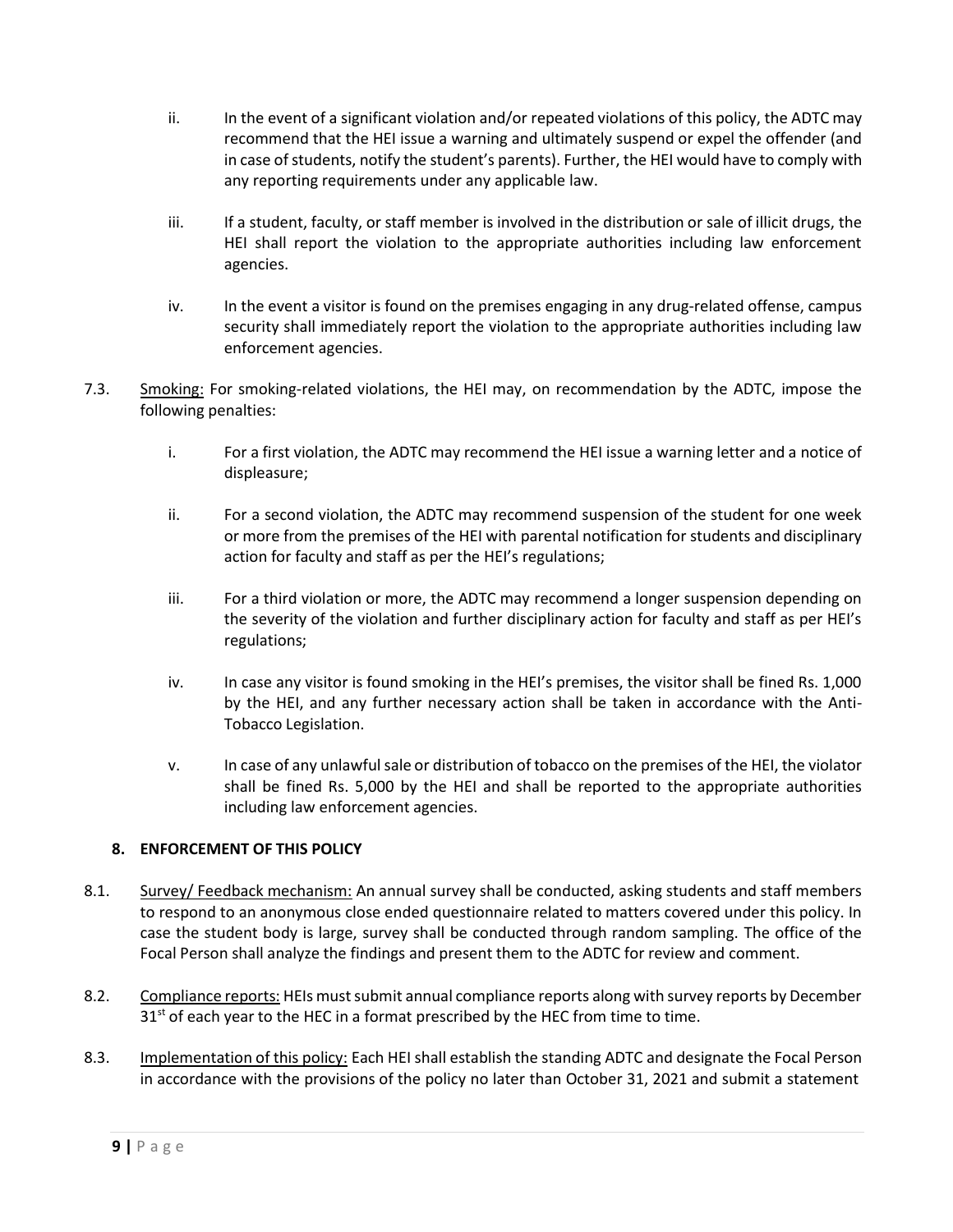of compliance with this provision to the HEC by the aforementioned date (including the names and designations of the appointed members). Further, HEIs that do not currently have an on-campus counsellor/psychologist/psychiatrist, or a helpline must make arrangements in this regard by December 01, 2021 (and submit a statement of compliance to the HEC by the aforementioned timeline).

8.4 HEC may assign weightage to the HEIs compliance with this policy in the recurrent grant formula, the ranking criteria and the Institutional Performance Evaluation (IPE)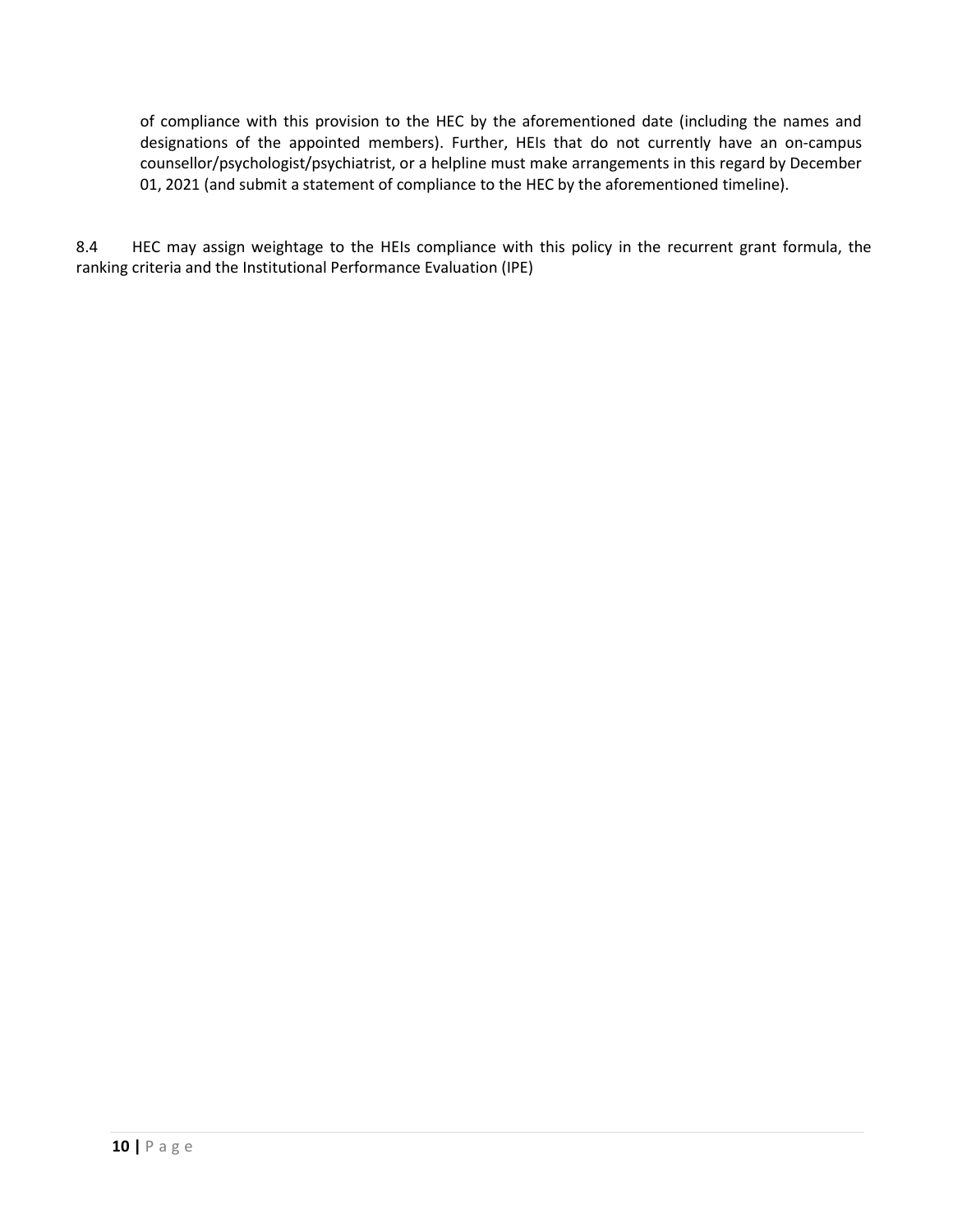#### **UNDERTAKING**

| Roll number/ Registration Number                                        |  |
|-------------------------------------------------------------------------|--|
| Program Title                                                           |  |
| Name                                                                    |  |
| <b>CNIC/CRC Number</b>                                                  |  |
| <b>Contact Number</b>                                                   |  |
| Father/ Guardian's Name                                                 |  |
| Father/ Guardian's Contact Number                                       |  |
| Gender                                                                  |  |
| Date of Birth                                                           |  |
| Mark of Identification                                                  |  |
| <b>Blood Group</b>                                                      |  |
| Any Disability                                                          |  |
| Any Existing Medical Problem or Mental-Health<br><b>Issues</b>          |  |
| Taking any Medicine on a Regular Basis (if yes,<br>please give details) |  |

I son/daughter of certify that I am/shall not be involved in any kind of drug abuse (bringing into the campus/consuming or encouraging consumption of drug and narcotics substances) or

the unlawful use of tobacco products at the HEI. The HEI is authorized to examine me for drug abuse at any time and to take any measure to ensure the implementation of its policies**.** Moreover, parents will be informed if I will be involved in any drug / tobacco related unlawful activity. Further, I have read and am aware of the provisions of the Higher Education Commission's Policy on Drug and Tobacco Abuse in Higher Education Institutions.

**Signature Signature of Father/ Guardian (for students)**

**Annex- A**

**Dated: ……………………………………… Dated: ……………………………………………**

**Note:** Please submit this undertaking form at the concerned office after joining the HEI. For current members of the HEI, please submit in accordance with the timelines prescribed by the HEI.